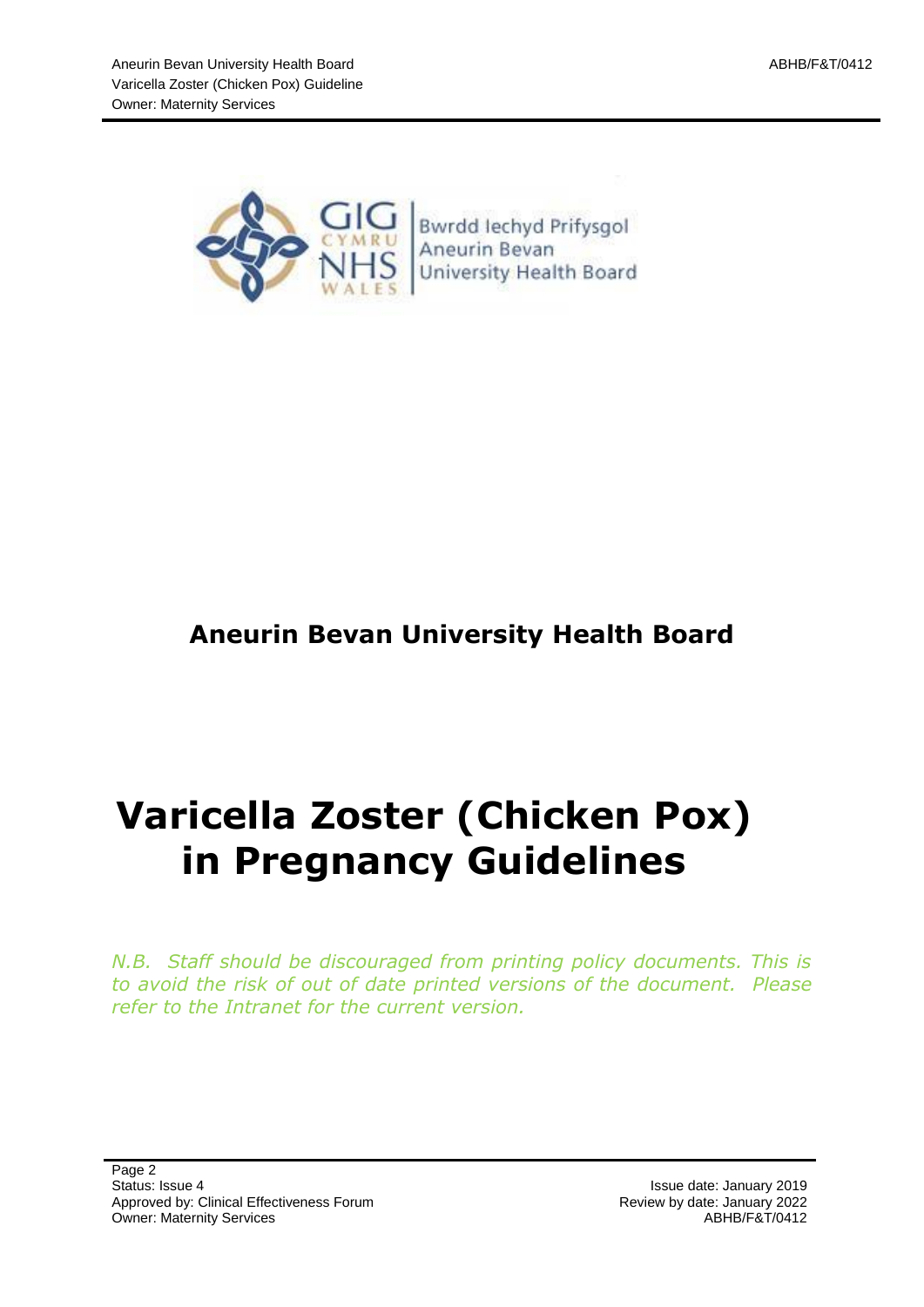# **Contents:**

| $\mathbf{1}$ |  |
|--------------|--|
| 1.1          |  |
| $\mathbf{2}$ |  |
| 3            |  |
| 4            |  |
| 5            |  |
| 6            |  |
| 7            |  |
| 8            |  |
| 9            |  |
| 1 N          |  |
| 10.1         |  |
| 10.2         |  |
| 11           |  |
| 11.1         |  |
| 11.2         |  |
| 11.3         |  |
| 11.4         |  |
| 11.5         |  |
| 12           |  |
|              |  |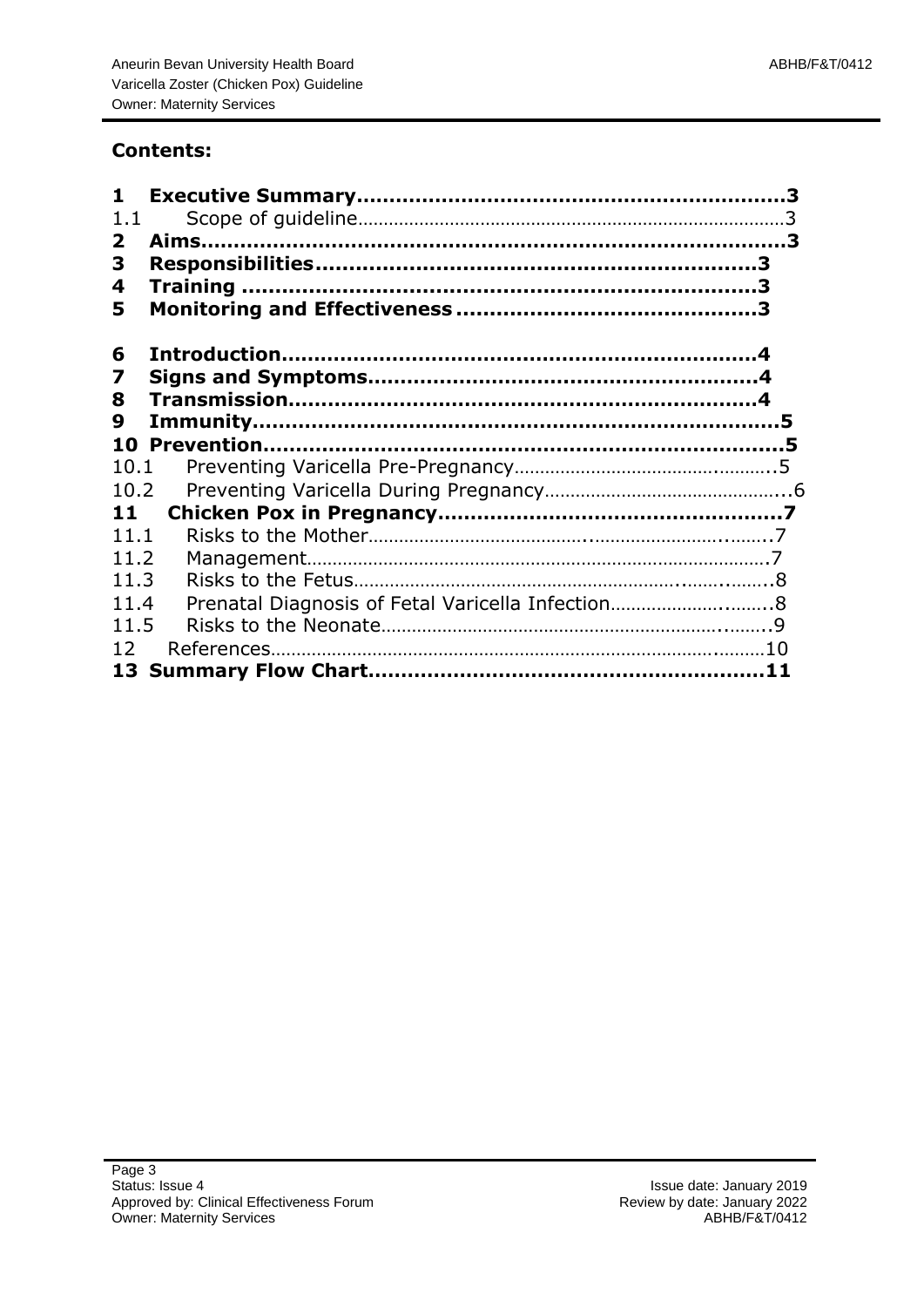# **1 Executive Summary**

This document is a procedure designed to support safe and effective practice.

# **1.1 Scope of guideline**

This guideline applies to all clinicians working within maternity services.

# **2 Aims**

To provide support for clinical decision making.

# **3 Responsibilities**

The maternity management team.

# **4 Training**

Staff are expected to access appropriate training where provided. Training needs will be identified through appraisal and clinical supervision.

# **5 Monitoring and Effectiveness**

Local service Improvement Plan will guide monitoring and effectiveness.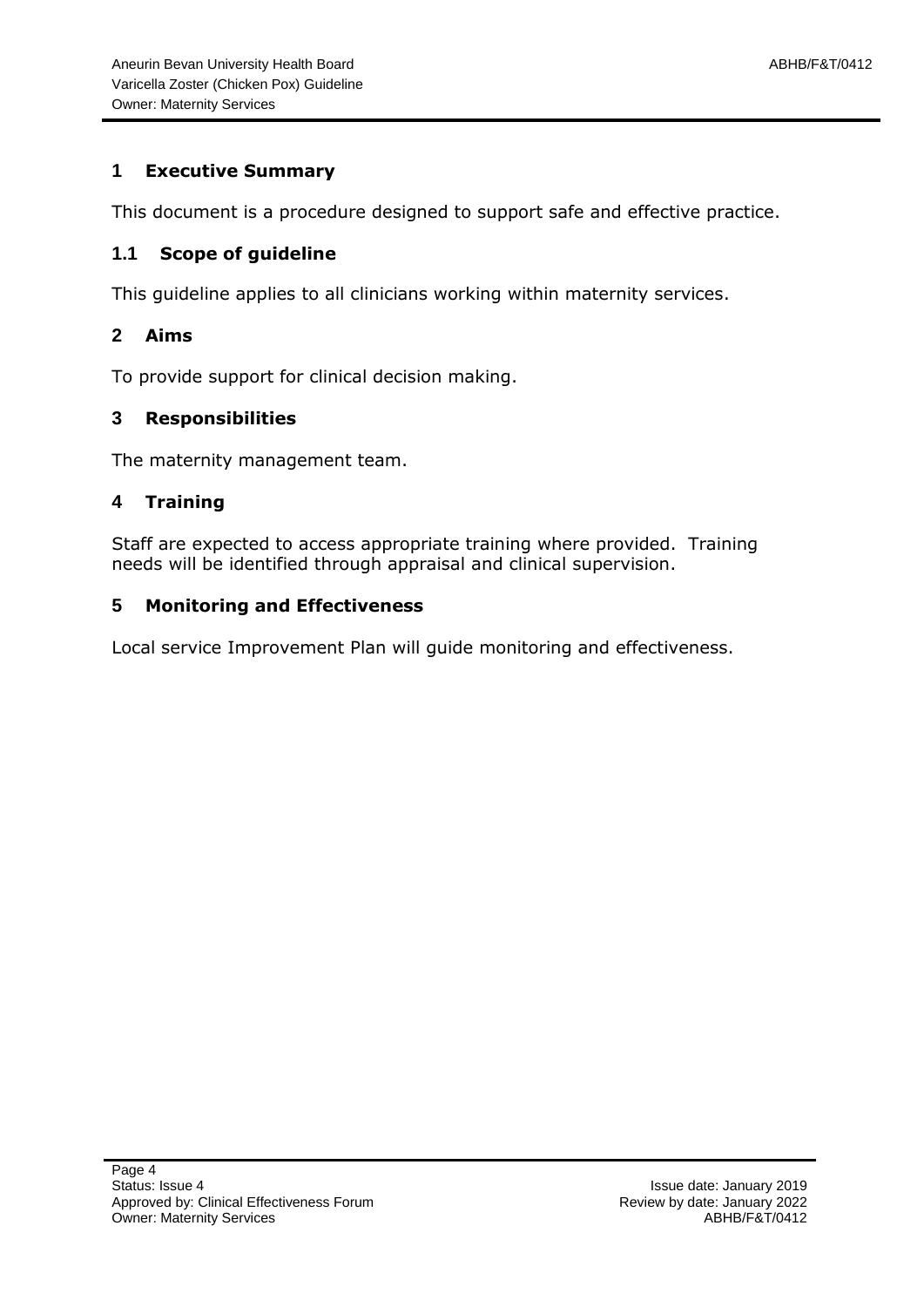#### **6 Introduction**

Varicella Zoster Virus (VZV) is one of the 8 herpes viruses known to infect humans. Primary VZV infection is known as chickenpox which is a common, usually mild selflimiting childhood infection. Chickenpox tends to be more severe in adults and there is a higher risk of developing complications such as pneumonia or encephalitis.

# **7 Signs and Symptoms**

The primary infection (chicken pox) is characterised by fever, malaise and a pruritic rash that develops into crops of maculopapules, which become vesicular and crust over before healing. The **incubation period** (time between exposure to virus and symptoms developing) is between **1 and 3 weeks** and the disease is infectious 2 days before the rash appears and continues to be infectious until the vesicles crust over (usually 5 days after they first appeared).



After clinical symptoms have resolved, the virus lays dormant in nerve root ganglia and can reactivate years later as shingles. This presents as a vesicular erythematous skin rash in a dermatomal distribution and is also sometimes known as herpes zoster. The exact reason for reactivation is unknown but is thought to be associated with decreased immunity or stress. A reactivation in the geniculate ganglion of the facial nerve is known as Ramsay Hunt Syndrome.

Infection with Varicella Zoster Virus (VZV) in pregnancy may cause serious maternal morbidity or mortality. It may also cause fetal varicella syndrome (FVS) and varicella infection of the newborn, which includes congenital varicella syndrome (CVS) and neonatal varicella.

# **8 Transmission**

VZV is highly contagious and transmitted by respiratory droplets and by direct personal contact with vesicle fluid or indirectly via fomites (e.g. skin cells, hair, clothing and bedding). Significant contact is defined as face to face contact > 5min, ≥ 15 minutes in the same room, household contact or a stay in the same ward. The risk of infection following contact with herpes zoster that is not in an exposed area (e.g. thoracolumbar shingles) is remote but can occur.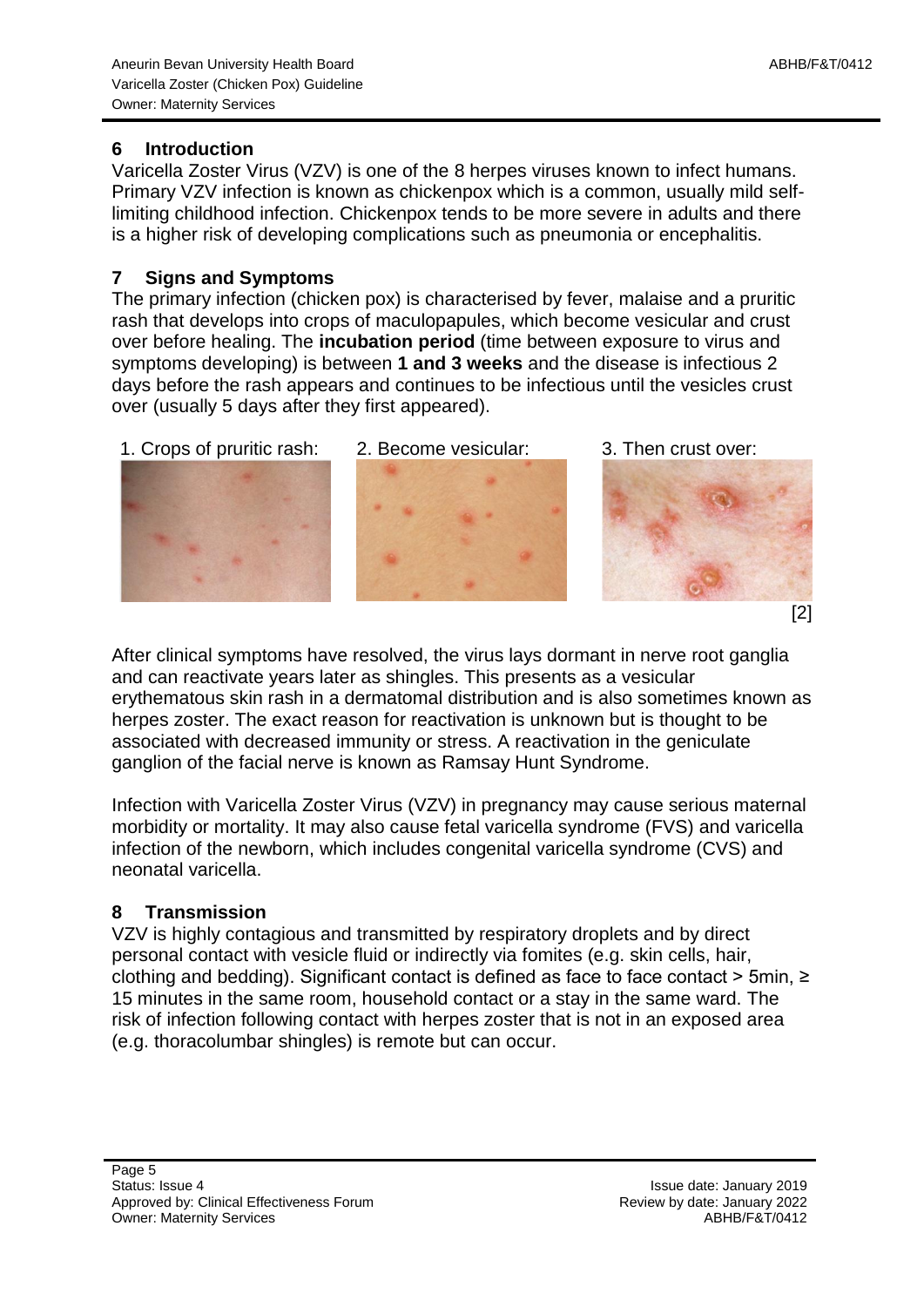#### **9 Immunity**

#### *Immune = had chicken pox: VZV IgG positive Not immune = never had chicken pox: VZV IgG negative*

A person who has never had chicken pox is not immune and their blood would be negative for varicella-zoster virus immunoglobulin G (VZV IgG). These patients can catch chicken pox from contact with chicken pox or shingles. It is not possible to contract shingles from someone with chickenpox.

Over 90% of individuals >15 years old in England and Wales are seropositive for VZV immunoglobulin G (IgG) antibody. Therefore, although contact with chickenpox is common in pregnancy, primary VZV infection in pregnancy is uncommon; it is estimated to complicate 3 in every 1000 pregnancies. Women from tropical and subtropical areas are more likely to be seronegative for VZV IgG and are therefore more susceptible to the development of chickenpox in pregnancy.

Universal immunity testing is not done in the UK. To check a pregnant patient's immunity status i.e. post VZV contact, call the serology laboratory on 44505 to ask them to test the patient's booking blood for VZV IgG. If there is no booking blood in storage, send one SST II yellow bottle (same as for electrolytes) to check for VZV IgG.

#### **10 Preventing Varicella**

#### **10.1 Preventing Varicella Pre-Pregnancy**

Non-immune pregnant patients are advised to avoid contact with chicken pox and shingles during the pregnancy and to seek medical attention should they do so.

Those who are not immune can be offered immunisation pre-pregnancy or postpartum but **not during pregnancy**. Women who are vaccinated postpartum can be reassured that it is safe to breastfeed. It is a live attenuated vaccine administered in two separate doses  $4 - 8$  weeks apart. If a woman of reproductive age is vaccinated, she should be advised to avoid pregnancy for 4 weeks after the second dose and to avoid contact with susceptible pregnant women should a postvaccination rash occur.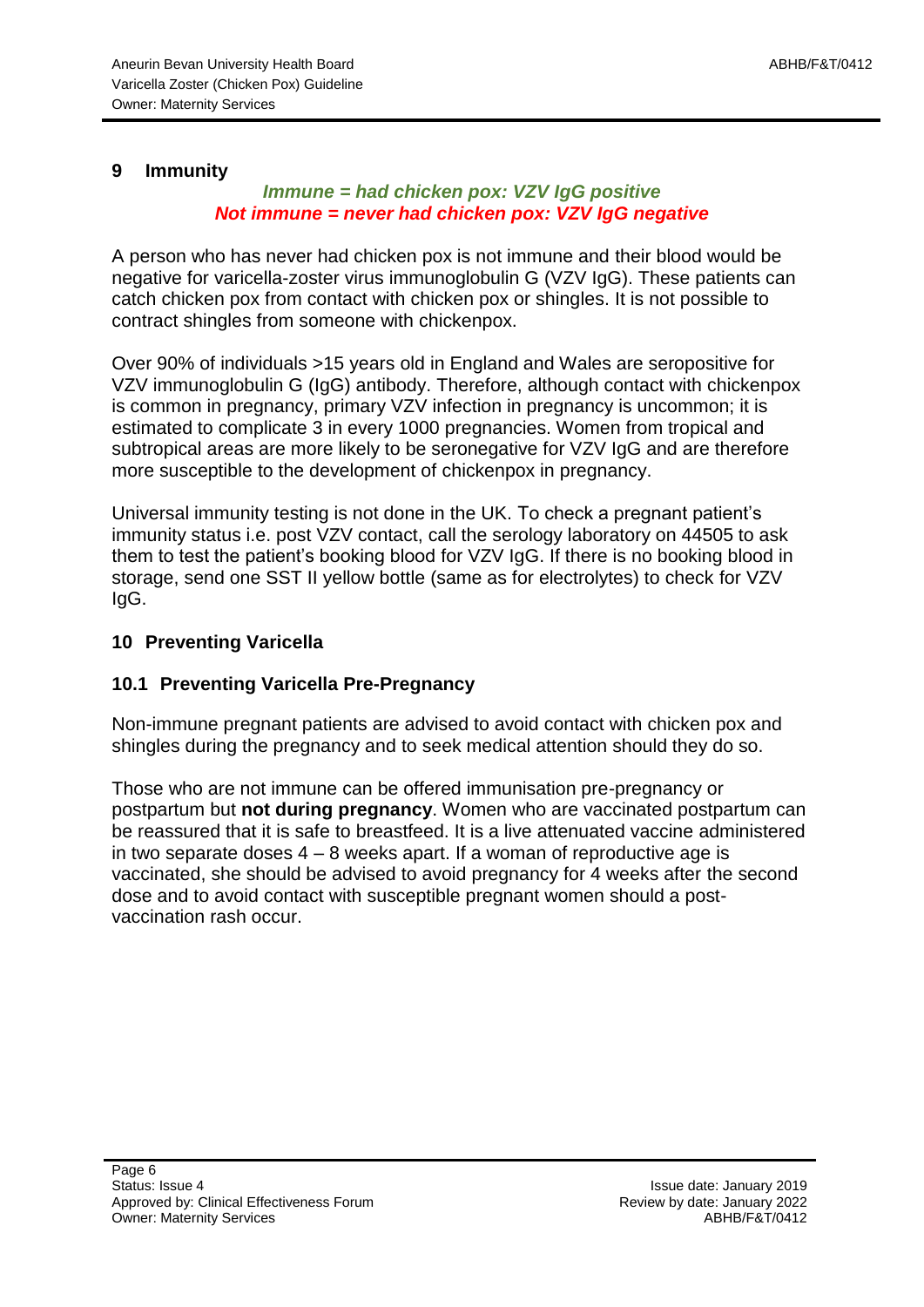# **10.2 Preventing Varicella During Pregnancy**

If a pregnant woman gives a history of contact with chicken pox or shingles, take a careful history and ascertain her immunity (see 'Immunity' above). If she is immune, no further action needed and the patient can be reassured and discharged.

History taking...

- the type of VZV infection
- timing of the exposure
- the closeness and duration of contact

Significant contact is defined as:

- ≥ 15 minutes in the same room
- Face to face contact > 5min
- Household contact
- Stay in the same ward

If the pregnant woman is not immune to VZV and she has had a significant exposure, she should be offered varicella-zoster immunoglobulin (VZIG) as soon as possible. VZIG is effective when given up to 10 days after contact (in the case of continuous exposures, this is defined as 10 days from the appearance of the rash in the index case). Non-immune pregnant women who have been exposed to chickenpox should be managed as potentially infectious from 8–28 days after exposure if they receive VZIG and from 8–21 days after exposure if they do not receive VZIG. Women who have had exposure to chickenpox or shingles (regardless of whether or not they have received VZIG) should be asked to notify their healthcare provider if a rash develops. In this case, she should be isolated from other pregnant women. A second dose of VZIG may be required if a further exposure is reported and 3 weeks have elapsed since the last dose.

#### *VZIG dose = 1g IM Store in a fridge at 2–8°C and protect from light*

VZIG is recommended for post-exposure prophylaxis and is not appropriate treatment for patients with clinical chickenpox. The rationale for administration of VZIG is that it may prevent or attenuate chickenpox in non-immune individuals and it may reduce the risk of development of FVS.

Note that VZIG is manufactured from the plasma of human blood donors. Adverse effects include pain and erythema at the injection site. The risk of anaphylaxis is cited as less than 0.1%. No case of blood-borne infection has been reported with the use of VZIG.

Page 7 Status: Issue 4 **Issue 4** Issue date: January 2019 Approved by: Clinical Effectiveness Forum and the state of the Review by date: January 2022 Owner: Maternity Services ABHB/F&T/0412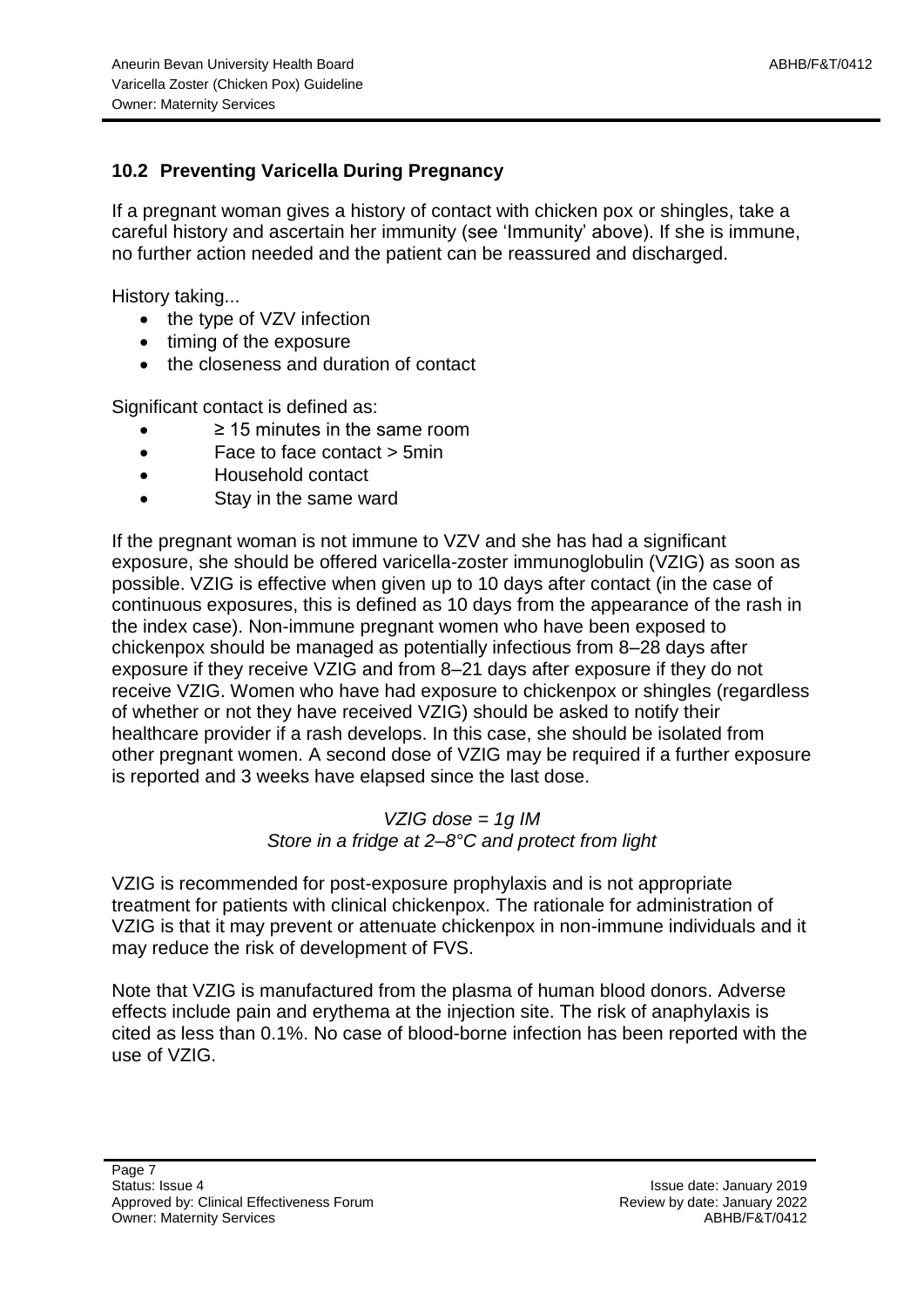# **11 Chicken Pox in Pregnancy**

#### **11.1 Risks to the Mother**

Varicella infection in adults is associated with increased morbidity including pneumonia, hepatitis and encephalitis. Rarely, it may result in death. Red flags for potentially life-threatening chicken pox:

- Respiratory symptoms
- Photophobia
- Seizures
- Drowsiness
- Haemorrhagic rash
- Bleeding
- Dense rash with or without mucosal lesions

If she smokes cigarettes, has chronic lung disease, is immunosuppressed (including those who have taken systemic corticosteroids in the preceding 3 months) or is in the second half of pregnancy, a hospital assessment should be considered even in the absence of complications.

#### **11.2 Management**

VZIG has no therapeutic benefit once chickenpox has developed and should therefore not be used in pregnant women who have developed a chickenpox rash.

Oral Aciclovir 800mg 5 times a day 7/7 should be prescribed for pregnant women with chickenpox if they present within 24 hours of the onset of the rash. Aciclovir is not licensed for use in pregnancy and the risks and benefits of its use should be discussed with the woman. Data are accumulating to suggest that there is no increase in the risk of major fetal malformation with Aciclovir exposure in pregnancy. Intravenous Aciclovir should be given to all pregnant women with severe chickenpox.

Women should avoid contact with potentially susceptible individuals, e.g. other pregnant women and neonates, until the lesions have crusted over. This is usually about 5 days after the onset of the rash. Symptomatic treatment and hygiene is advised to prevent secondary bacterial infection of the lesions.

Appropriate treatment should be decided in consultation with a multidisciplinary team that includes an obstetrician or fetal medicine specialist, a virologist and a neonatologist. Women hospitalised with varicella should be nursed in isolation from other pregnant women, neonates and non-immune staff.

The timing and mode of delivery of the pregnant woman with chickenpox must be individualised. When epidural or spinal anaesthesia is undertaken in women with chickenpox, a site free of cutaneous lesions should be chosen for needle placement.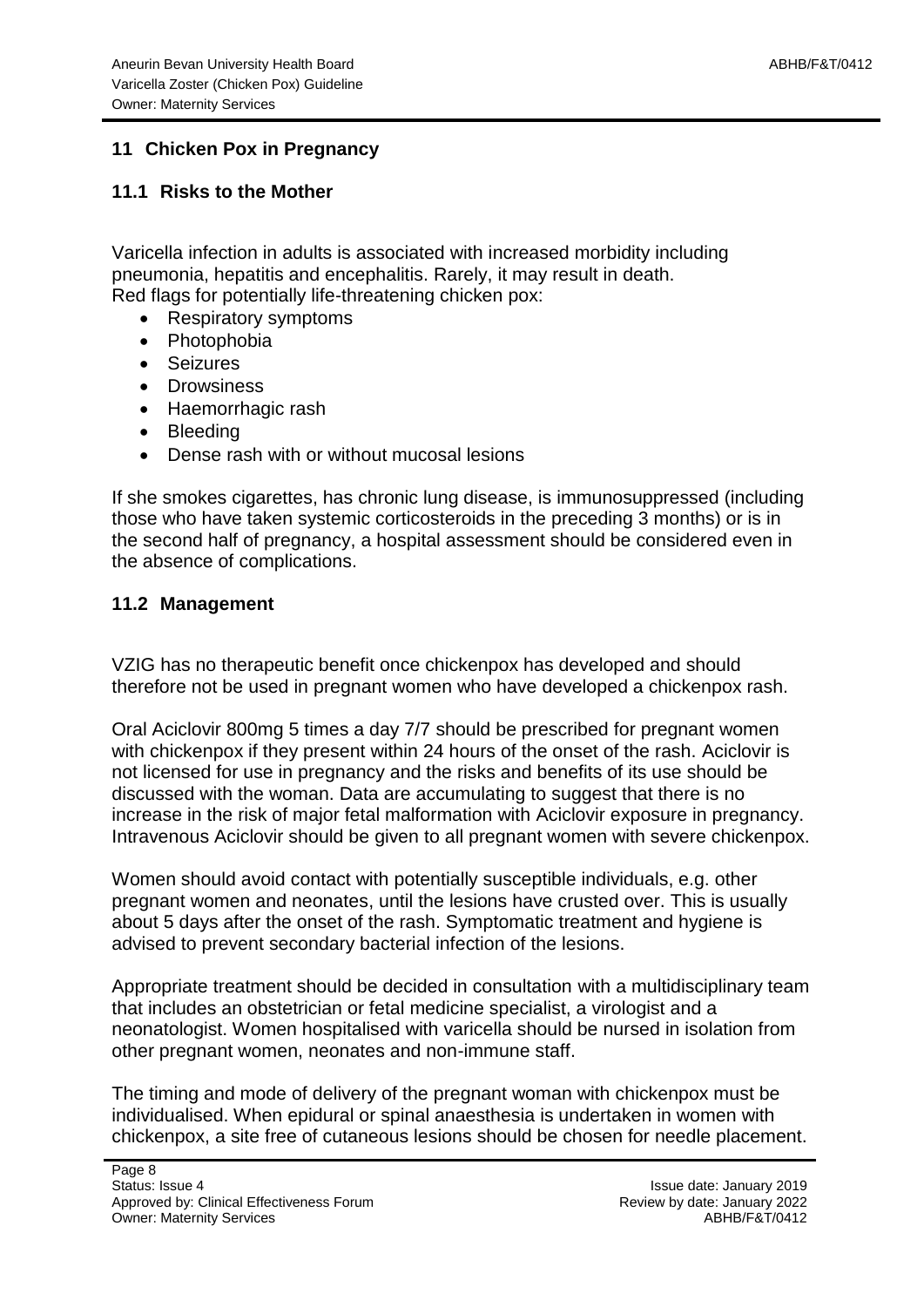# **11.3 Risks to the Fetus**

There is no increased risk of spontaneous miscarriage in the first trimester. If the pregnant woman develops varicella or shows serological conversion in the first 28 weeks of pregnancy, she has a small risk of fetal varicella syndrome (FVS) and she should be informed of the implications.

FVS is characterised by one or more of the following:

- Skin scarring in a dermatomal distribution
- Eye defects (microphthalmia, chorioretinitis or cataracts)
- Limb hypoplasia
- Microcephaly
- Cortical atrophy
- Mental retardation
- Dysfunction of bowel and bladder sphincters)

It does not occur at the time of initial fetal infection but results from a subsequent herpes zoster reactivation in utero and only occurs in a minority of infected fetuses. FVS has been reported to complicate maternal chickenpox occurring as early as 3 weeks and as late as 28 weeks of gestation. There is are no documented cases of typical FVS following third trimester maternal infection. Pooled data (see RCOG Guideline) suggests approximately 1% chance of FVS if maternal chicken pox occurs.

# **11.4 Prenatal Diagnosis of Fetal Varicella Infection**

Women who develop chickenpox in pregnancy should be referred to a fetal medicine specialist, at 16–20/40 or 5 weeks after infection for detailed ultrasound. A time lag of at least 5 weeks after the primary maternal infection is advised because ultrasound performed at 4 weeks has failed to detect abnormalities. Ultrasound findings suggestive of FVS include limb deformity, microcephaly, hydrocephalus, soft tissue calcification and growth restriction can be detected. Fetal MRI may provide additional information.

VZV can be detected in amniotic fluid. The presence of VZV DNA has a high sensitivity but a low specificity for the development of FVS. No case of FVS occurred when amniocentesis was negative for VZV DNA. The negative predictive value of this combination of amniotic fluid testing and ultrasound is good but the positive predictive value is poor therefore women who develop varicella infection during pregnancy should be counselled about the risks versus benefits of amniocentesis to detect varicella DNA. Amniocentesis should not be performed before the skin lesions have completely healed.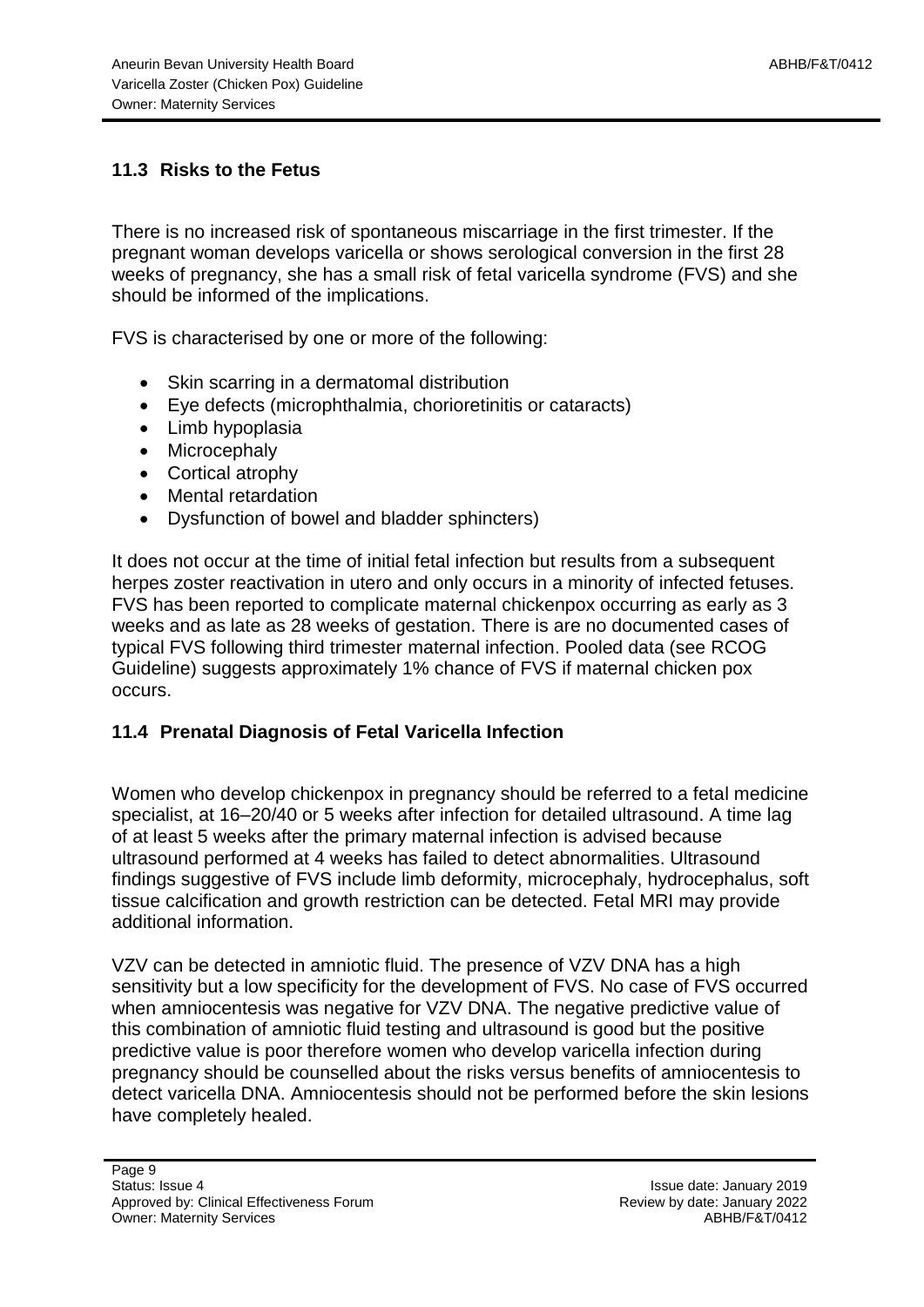# **11.5 Risks to the Neonate**

If maternal infection occurs in the last 4 weeks of a pregnancy, there is a significant risk of varicella infection of the newborn. A planned delivery should normally be avoided for at least 7 days after the onset of the maternal rash to allow for the passive transfer of antibodies from mother to child, provided that continuing the pregnancy does not pose any additional risks to the mother or baby. A neonatologist should be informed of the birth of all babies born to women who have developed chickenpox at any gestation during pregnancy. Women with chickenpox should breastfeed if they wish to.

Varicella infection of the newborn (previously called congenital varicella) refers to VZV infection in early neonatal life resulting from maternal infection near the time of delivery or immediately postpartum, or from contact with a person other than the mother with chickenpox or shingles during this time. The route of infection could be transplacental, ascending vaginal or result from direct contact with lesions during or after delivery.

If maternal infection occurs 1–4 weeks before delivery, up to 50% of babies are infected and approximately 23% develop clinical varicella, despite high titres of passively acquired maternal antibody. Severe chickenpox is most likely to occur if the infant is born within 7 days of onset of the mother's rash or if the mother develops the rash up to 7 days after delivery. For babies born to mothers who have had chickenpox within the period 7 days before to 7 days after delivery, it is therefore vital that the neonate receives prophylaxis as soon as possible with VZIG with or without Aciclovir; there is no need to test in these circumstances. If there are active chickenpox lesions close to the nipple, they should express breast milk from the affected breast until the lesions have crusted over. The expressed breast milk may be fed to the baby who is receiving treatment with VZIG and/or Aciclovir.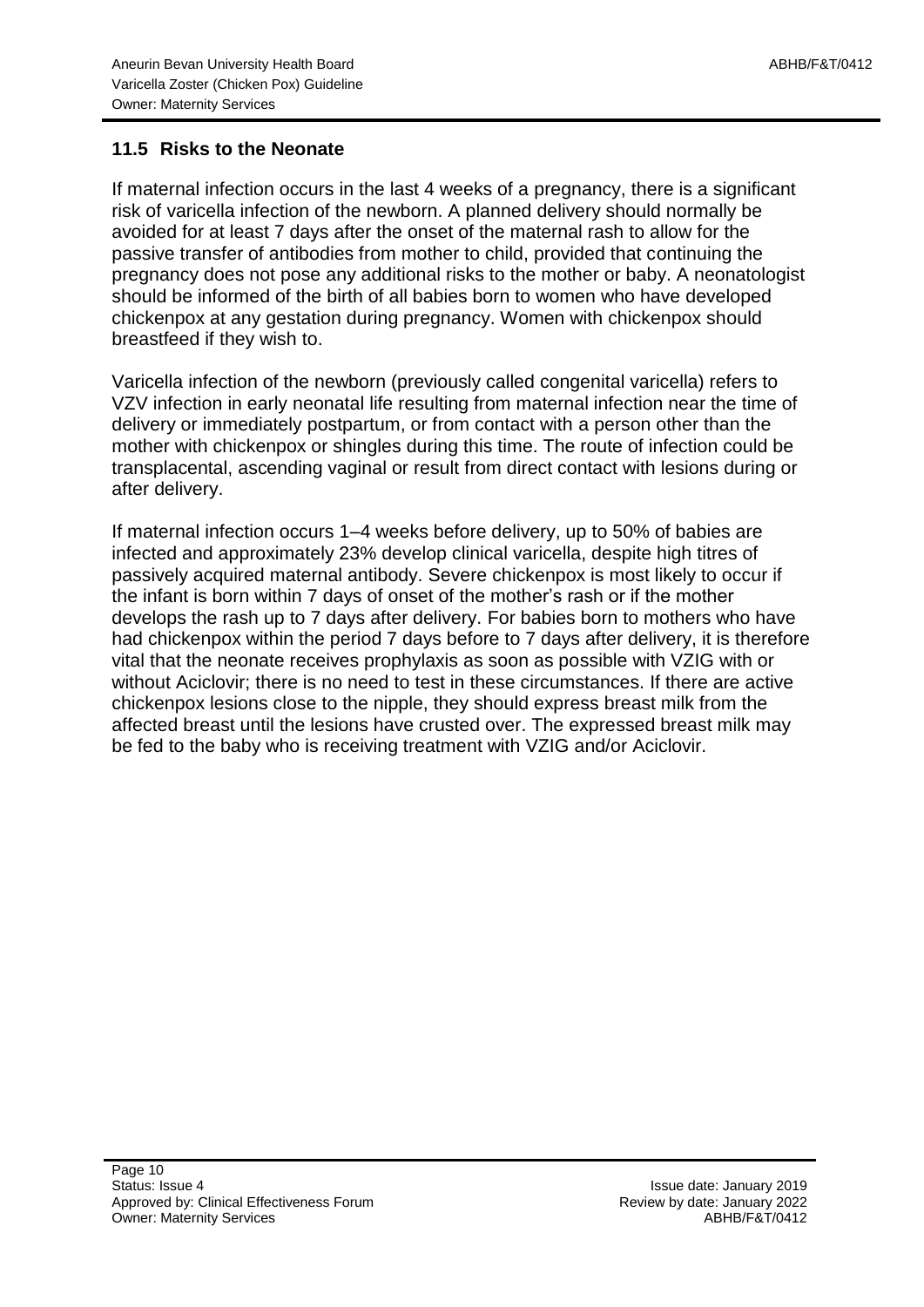### **12 References**

- [1] RCOG Green-top Guideline No. 13 published January 2015 (due to be updated February 2019).
- [2] NHS [https://www.nhs.uk/conditions/chickenpox](https://www.nhs.uk/conditions/chickenpox%20Accessed%2010/10/18) Accessed 10/10/18